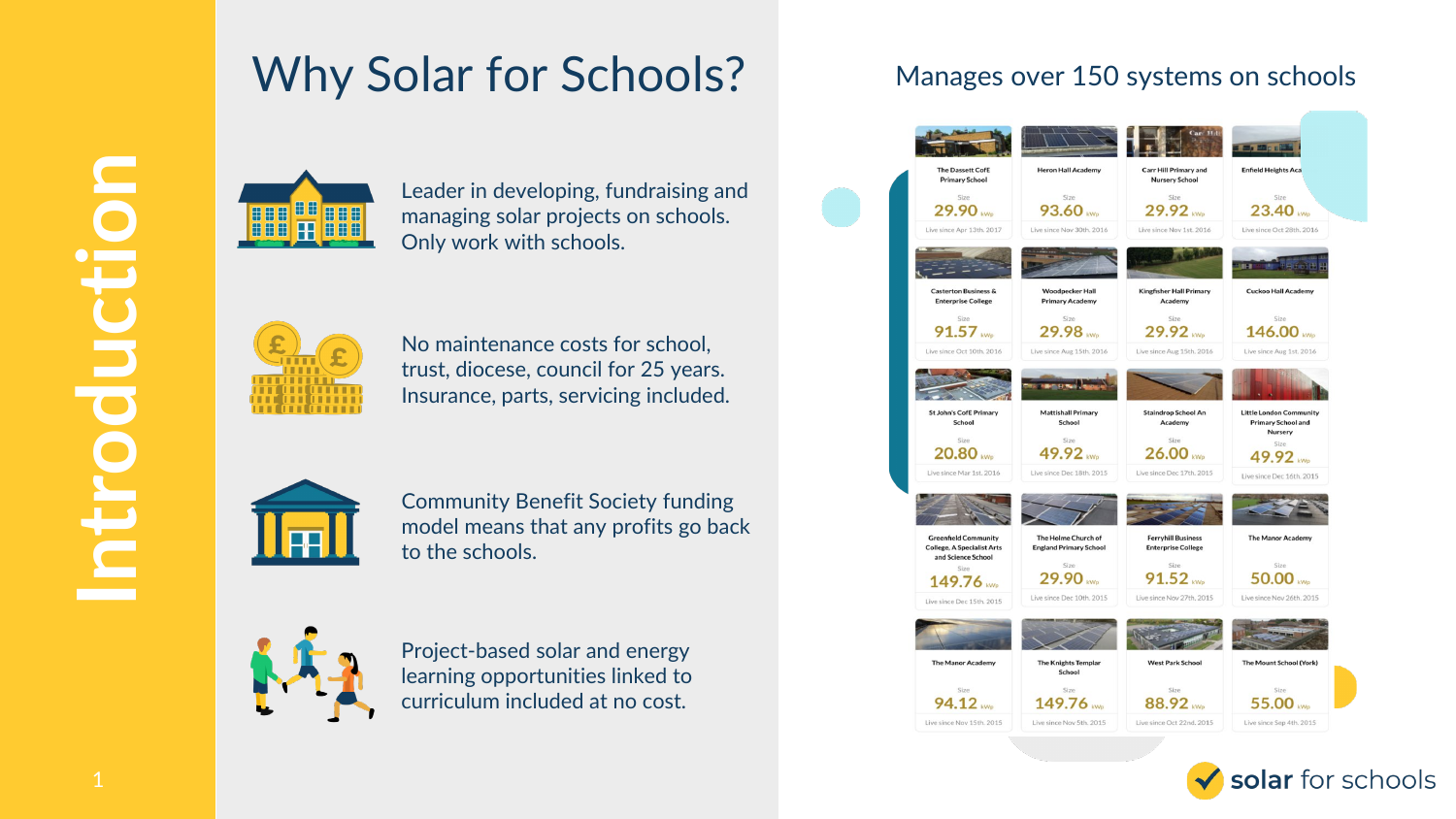## Funding via the Solar for Schools CBS



The CBS raises the money to pay for the solar panels from ethical investors via crowdfunding.



Solar for Schools works with the school to develop and install the best system size for its ambitions.



The school has access to the renewable electricity, which they pay for at, or below, current mains prices.



Solar electricity income to the CBS is used to repay funders and operating costs; all profits go back to the school.



Solar for Schools looks after the solar panels and provides education for students: with no liabilities or costs to the school.



**management and repair costs**



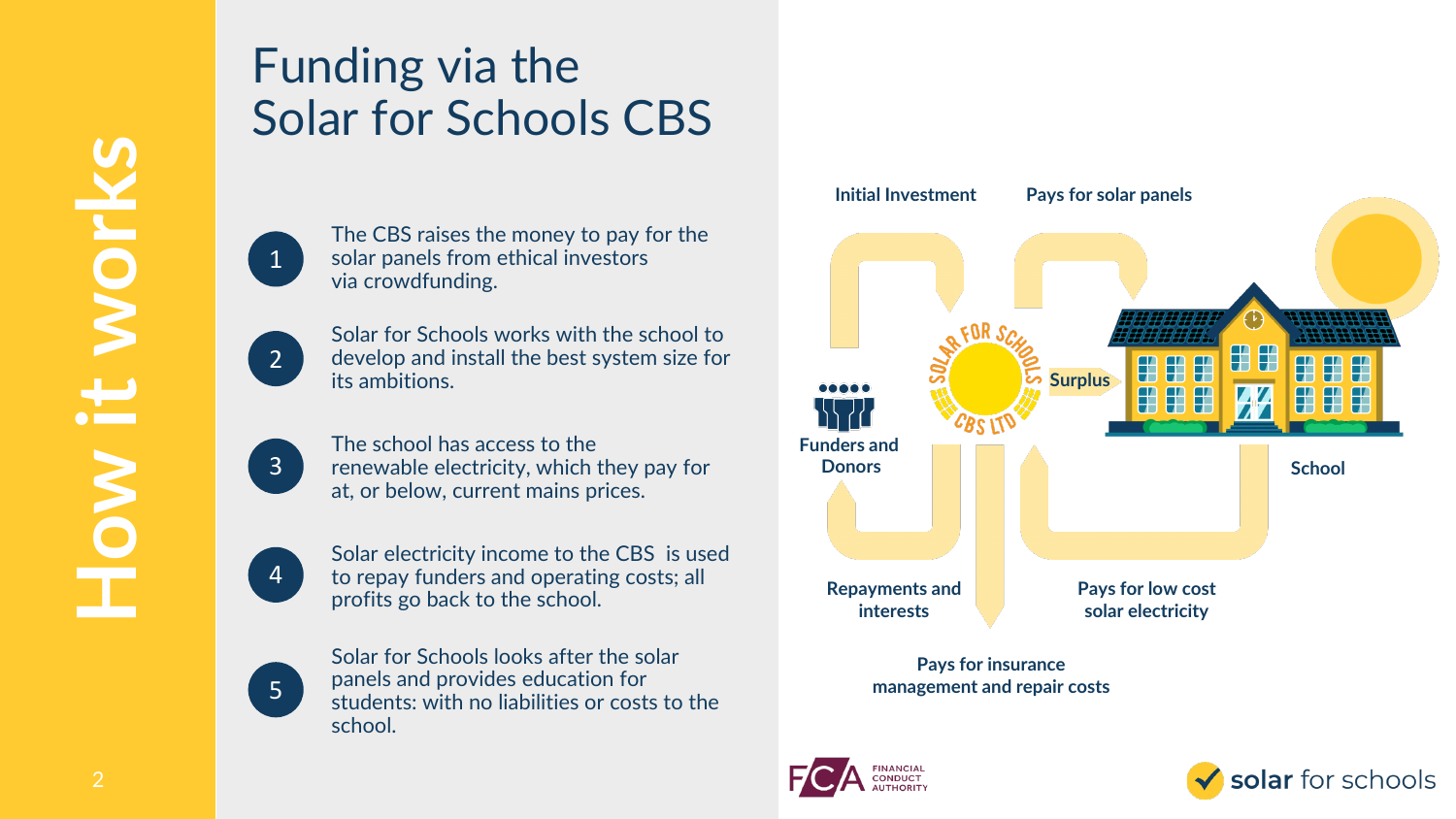# Learning from buildings not just in them with solar





#### **Solar Ambassadors – Understand solar potential and drive change**

- $\checkmark$  Online and mobile app based solar panel system design tool for students.
- $\checkmark$  Opportunity to be involved in the design of the PV system.
- $\checkmark$  Learning journeys and quizzes on solar, electricity, efficiency and carbon emissions.





#### **Power Detectives – Real data to understand how to live sustainably**

- $\checkmark$  Curriculum linked lesson plans and teacher guides based on actual data for their school.
- $\checkmark$  Project based learning opportunities using real data for graphs and analysis.
- $\checkmark$  Compare live data to target results. Understand discrepancies in expectations.

#### **Global Citizens – Share lessons and experiences globally**

- $\checkmark$  Online workshops on sustainability, climate change, solar energy and climate science.
- $\checkmark$  Opportunity to interact with other schools and students in our network.
- $\checkmark$  League tables between schools based on learning modules

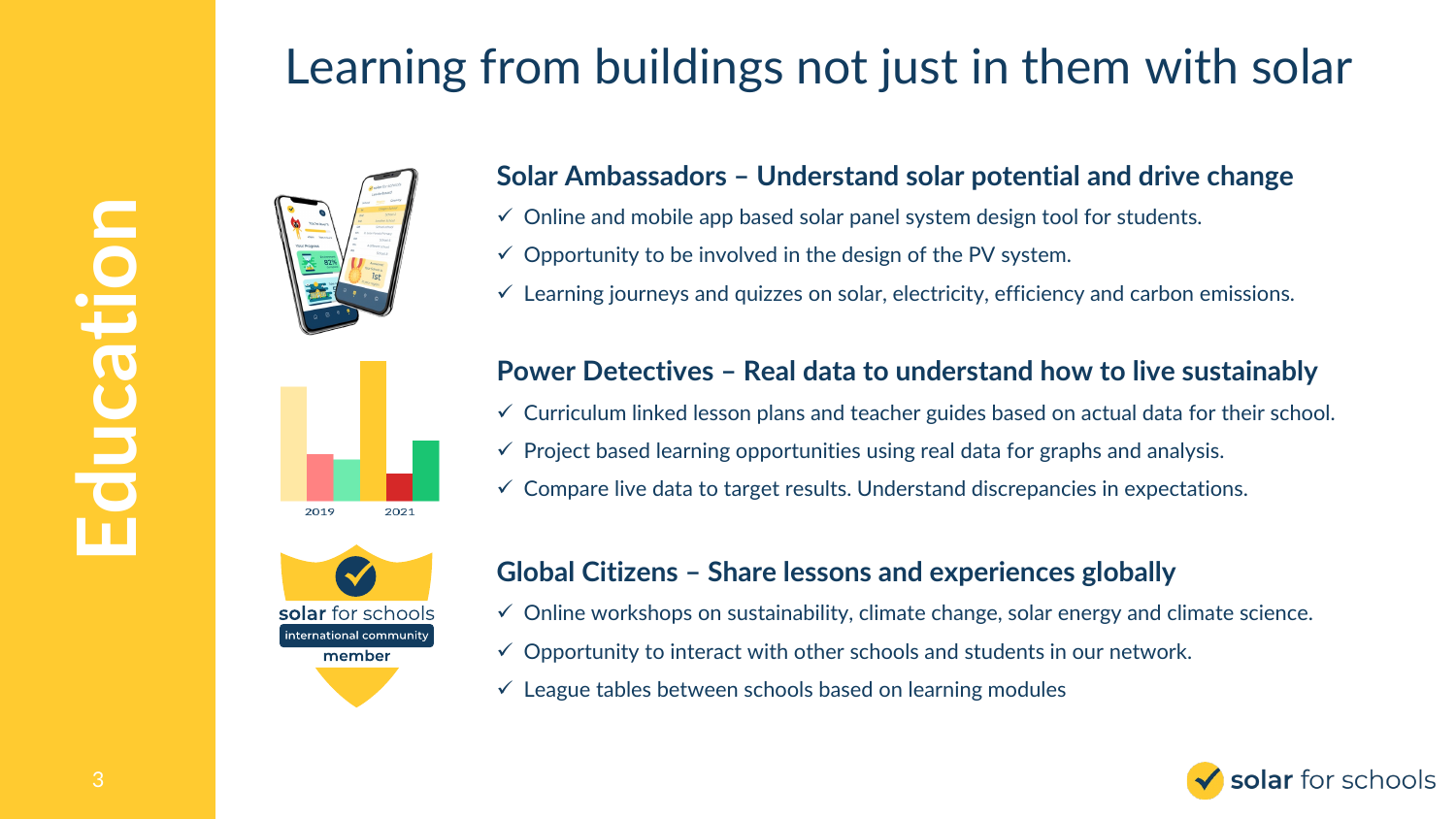

Working together we can help more schools go solar so more students can learn about energy and climate change.



Deliver low -carbon solar power to schools and reduce carbon impacts of school



Deliver energy and climate workshops linked to the curriculum for students and empower staff.



Delivering an opportunity to reduce energy consumption by up to 10% with our Power Detectives education programme